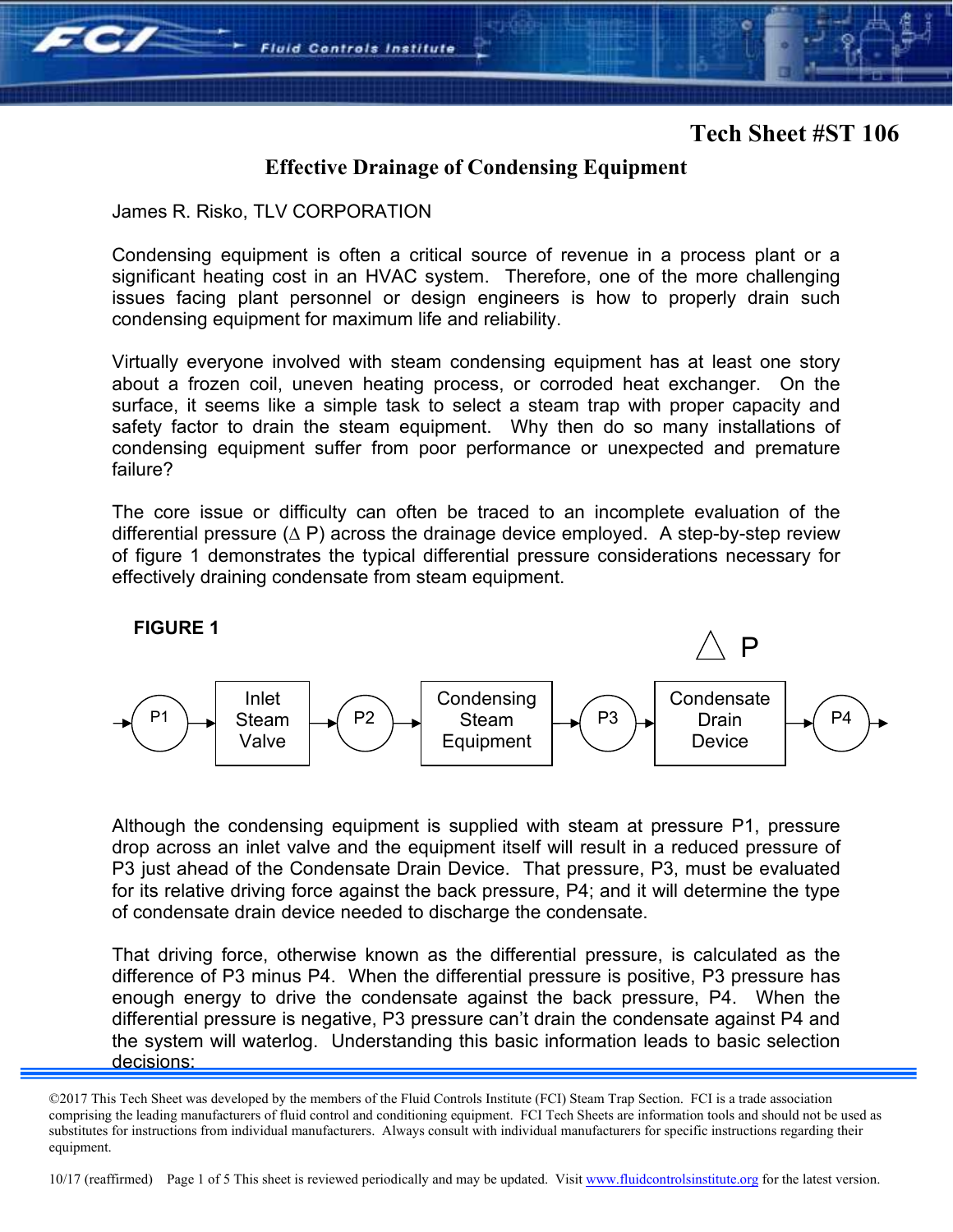

- In positive differential pressure conditions, the typical drainage solution is to select a steam trap.
- In negative differential pressure conditions, the typical drainage solution is to select a type II SPD (Secondary Pressure Drainer).

Additional selection and sizing considerations follow.

### **Draining of Condensing Equipment with a Manual Supply Valve on the Steam Inlet**

On steam systems with a manual supply valve, it is usually relatively easy to determine the differential pressure P3 – P4. Then on positive differential pressure systems, the steam trap can be chosen with suitable valve and body pressure ratings. The trap must be capable to operate at the highest pressure, P1, but discharge the condensate load with the driving force of *ONLY* the differential pressure. Typically, manufacturers will recommend a safety factor of between 1.5 and 2.0 times the condensate load at the lowest differential pressure.

Some equipment with a manual valve steam supply can experience P3 pressure that is lower than the P4 back pressure. When P3 is lower than P4, there is a negative differential pressure, and a different drainage solution is needed to overcome the higher back pressure. There are a variety of drain alternatives in negative differential systems with manual valve supply, but all are relatively easy to design.

One possible alternative under manual valve supply steam and negative differential pressure is to try to remove the effect of P4 back pressure by gravity draining from the condensate drain device directly into an atmospheric flash tank. This is a suitable solution provided that gravity drainage can be accomplished and local flash steam venting can be permitted. Once the back pressure is removed, the differential pressure across the condensate drain device becomes positive, and the system can be drained into the flash receiver by a steam trap. Normally it is useful to install a vacuum breaker on the steam space of the condensing equipment to enable free drainage. The vacuum breaker is effective to enable drainage in instances where the equipment has sufficient surface area to reduce the steam pressure to vacuum conditions – or if the equipment goes into vacuum on shut-down.

Once condensate is discharged into the flash receiver, a Type I SPD or electric condensate pump can be used to discharge the atmospheric receiver condensate against the back pressure. This is usually a suitable alternative when multiple equipment condensate sources must be drained.

10/17 (reaffirmed) Page 2 of 5 This sheet is reviewed periodically and may be updated. Visit www.fluidcontrolsinstitute.org for the latest version.

<sup>©2017</sup> This Tech Sheet was developed by the members of the Fluid Controls Institute (FCI) Steam Trap Section. FCI is a trade association comprising the leading manufacturers of fluid control and conditioning equipment. FCI Tech Sheets are information tools and should not be used as substitutes for instructions from individual manufacturers. Always consult with individual manufacturers for specific instructions regarding their equipment.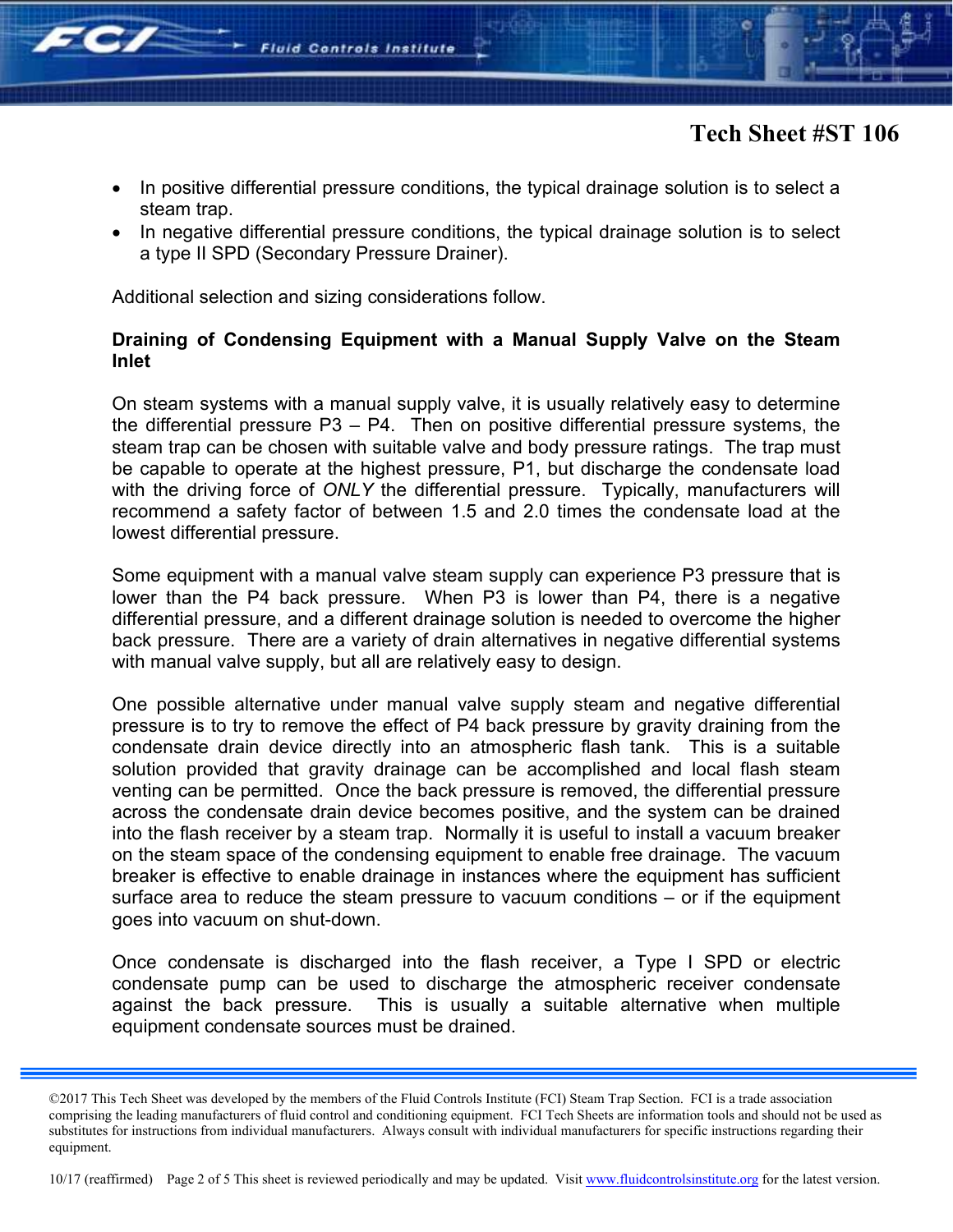

When gravity drainage is not possible, another negative differential pressure drainage alternative is to pump the condensate directly from the equipment into the higher back pressure system. Typically this solution will require a Type II Secondary Pressure Drainer (SPD) that uses a secondary motive source at higher pressure to push condensate into the return system.

Therefore, with manual valve steam supply systems, the selection of a steam trap for positive differential pressure, or Type II SPD for negative differential pressure is relatively easy.

#### **Draining of Condensing Equipment with Modulating Steam Inlet Control**

Condensing equipment often requires a modulating steam valve to maintain the desired temperature or pressure control point.

With modulating control, a dynamic process occurs in the condensing equipment. The Heat Output (or Supply) of the equipment seeks to equalize with the Heat Demand of the process. Equalization is necessary to avoid overheating or sub-cooling the process fluid. This effort to equalize causes the control valve or regulator to modulate its valve opening, thereby directly affecting the delivered P2 pressure.

Depending on the demand change relative to the equipment maximum heat capability, pressure P2 can reduce to its lowest point which is designated, P2min.

When the differential pressure based on  $P2_{min}$  is positive, a steam trap can be selected similarly as previously explained under the manual supply valve scenario. The main consideration is that the lowest positive differential pressure must be used to size the trap.

However, modulating control will often lead to a negative differential pressure. Although P1 can be a significantly high pressure, in many instances modulated  $P2_{min}$  may be a low pressure or a vacuum condition. When P4 is higher than the reduced P3 which results from P2min, then a negative differential pressure condition exists. This describes the situation that causes many if not most difficulties with condensing equipment.

Under negative differential pressure conditions, a steam trap would have insufficient P3<sub>min</sub> pressure to push condensate through the trap, and the system would "Stall". Therefore, it is critical to evaluate the demand load profile of the equipment and determine whether or not a "Stall" condition will occur. A "Stall Chart", available from a variety of manufacturers and other technical reference sources is one easy method to determine the resulting differential pressure in modulating control systems; and therefore whether or not a "stall" condition will exist in the evaluated equipment.

10/17 (reaffirmed) Page 3 of 5 This sheet is reviewed periodically and may be updated. Visit www.fluidcontrolsinstitute.org for the latest version.

<sup>©2017</sup> This Tech Sheet was developed by the members of the Fluid Controls Institute (FCI) Steam Trap Section. FCI is a trade association comprising the leading manufacturers of fluid control and conditioning equipment. FCI Tech Sheets are information tools and should not be used as substitutes for instructions from individual manufacturers. Always consult with individual manufacturers for specific instructions regarding their equipment.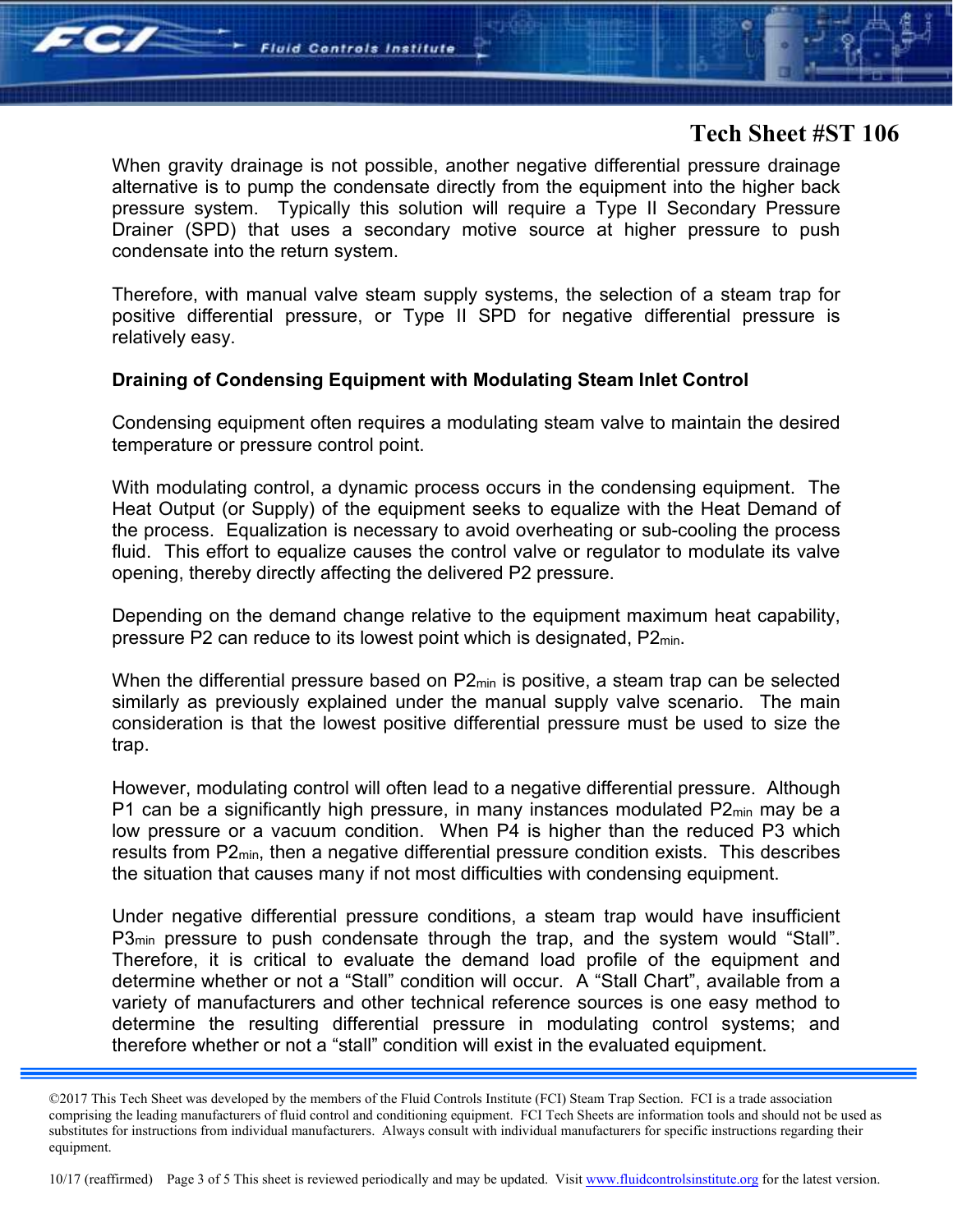

Another method to determine stall is to perform a mathematical calculation of the steam supply pressure profile by equalizing;

### " $Q_{\text{demand}} = M Cp \triangle T$ " **to** " $Q_{\text{supply}} = U A \triangle T (LMTD)$ "

Mathematical calculation can determine the required steam temperature (and resultant pressure) to equalize the delivered heat to the demand for a given load condition. A "stall" condition is reached when the pressure of the delivered steam is equal to the back pressure. The ratio of the "stall" load relative to the maximum load determines the percentage of load for a stall condition to occur. Since other factors such as "U" value are estimates, it is often easier to perform a stall chart graphical analysis and visually track the estimated pressure profile of the steam supply under varying load conditions.

There are two potential solutions when it is determined that a "Stall" condition will exist. One possible solution is to remove the back pressure by gravity draining condensate into a vented flash receiver as previously explained in the manual valve section. In effect, this method removes the back pressure from the equipment, creating a positive pressure differential from the equipment into the flash receiver. However, the condensate from the flash receiver must still be pumped against the back pressure.

The preferred solution to prevent flashing high temperature condensate and recover higher energy value is to combine the pump and trapping stages by installing a Type II SPD (trapping function can be either internal or external). The Type II SPD includes a pumping capability and also can trap steam when the modulating pressure creates a positive pressure differential. This system allows for closed system condensate recovery by using a secondary motive pressure to overcome the back pressure. The manufacturer of the SPD can provide product sizing and selection for a given application.

### **Draining of Condensing Equipment Summary**

- **Calculate the lowest differential pressure**, P3 P4.
	- o Simple calculation on manual valve steam supply.
	- o Stall chart graphical analysis on modulating steam supply.
- **On positive differential pressure systems**, select a steam trap for drainage.
	- o Trap must meet maximum steam pressure conditions
	- o Size trap for condensate load with suitable safety factor at lowest differential pressure

10/17 (reaffirmed) Page 4 of 5 This sheet is reviewed periodically and may be updated. Visit www.fluidcontrolsinstitute.org for the latest version.

<sup>©2017</sup> This Tech Sheet was developed by the members of the Fluid Controls Institute (FCI) Steam Trap Section. FCI is a trade association comprising the leading manufacturers of fluid control and conditioning equipment. FCI Tech Sheets are information tools and should not be used as substitutes for instructions from individual manufacturers. Always consult with individual manufacturers for specific instructions regarding their equipment.